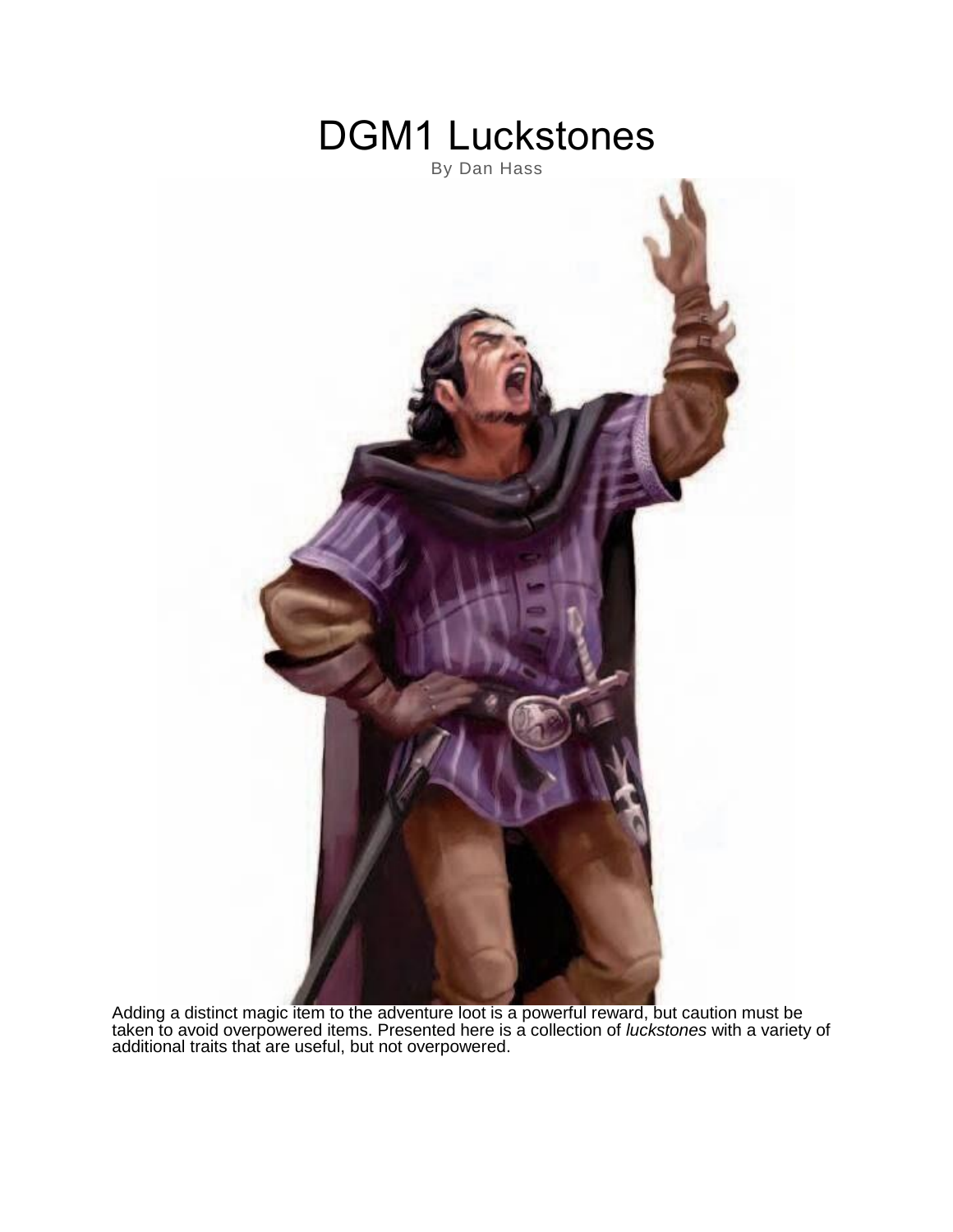# **DGM1 Luckstones** By Dan Hass

# Contents

| Credits     |                           |
|-------------|---------------------------|
| Editing     | Jeremy Esch               |
| Contributor | Twyford<br><b>Brandon</b> |

<span id="page-1-0"></span>Cover: Cuefroy (before being sacrificed, of course).

 $\mathbf{1}$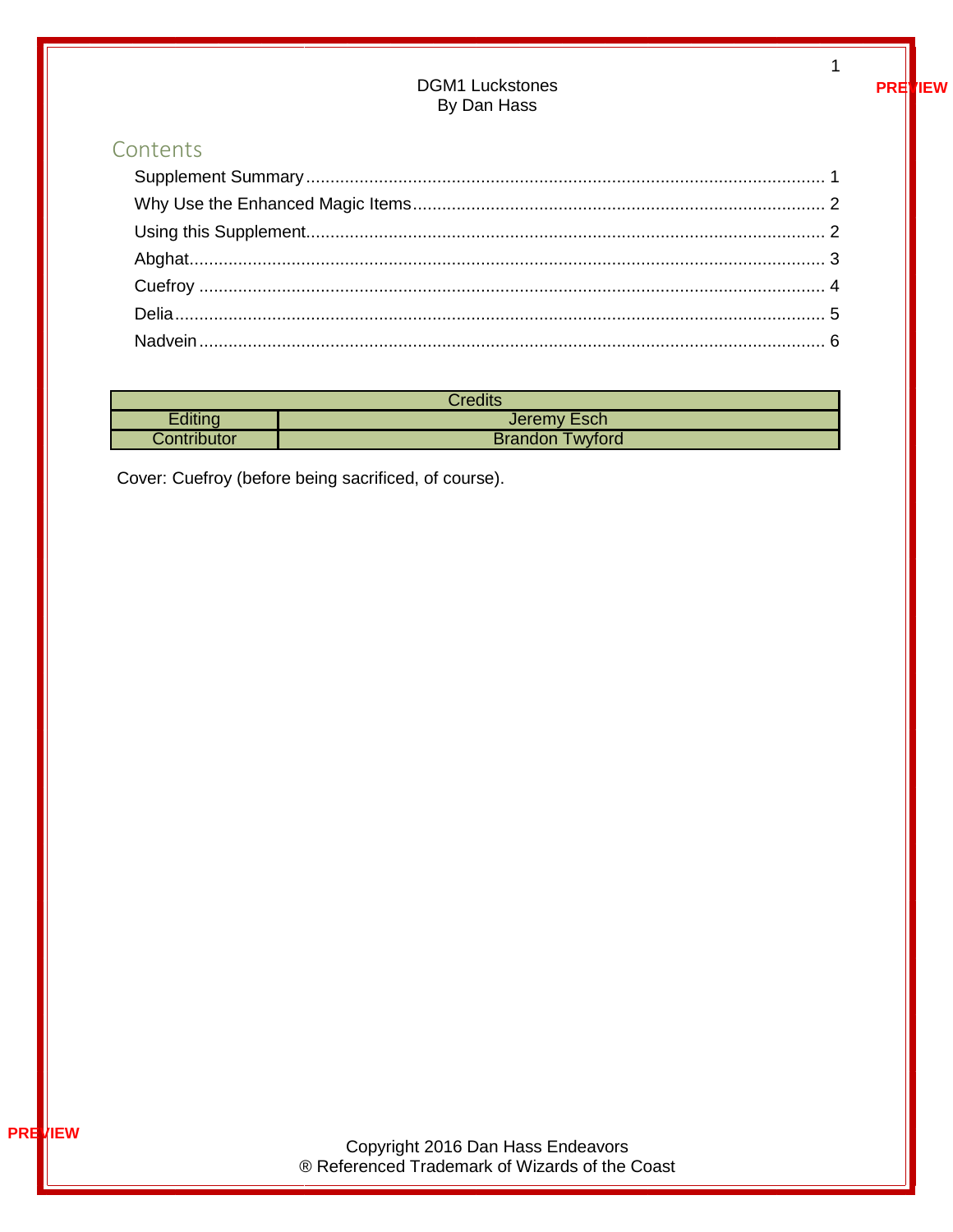**PREVIEW**

2

#### DGM1 Luckstones By Dan Hass

# About the Author

Dan Hass has written D&D adventures for over thirty years. He has a reputation for a rigorous adherence to the rules and guidelines; complex NPCs with strong, realistic motivation; and storylines based on moral conflicts.

It is easy to find the wide variety of items written with a web search for the author's name and "DnD".

#### Supplement Summary

*DGM1 Luckstones* is a 5th Edition supplement designed to help DMs broaden their campaign. It references the *Player's Handbook®* (*PHB*) and *Dungeon Master's Guide®* (*DMG*).

As the title suggests, this supplement presents variations on *luckstone*. The variations improve the utility of *luckstone* without affecting the user's armor class, hit points, attack roll modifier, or damage on attacks. Also, there is no effect on the DC to save against the user's spells. These elements are used to define CR, and are expected to fall within certain ranges. It becomes a problem when a PC or other creature can stack effects that push these beyond the expected values.

### <span id="page-2-0"></span>Why Use the Enhanced Magic Items

Examining the inventory expectations for PCs in 5<sup>th</sup> edition (*DMG* 38) indicates that magic items are supposed to be exceptional. While the suite of magic items to pick from is wide ranging, enhanced magic items offer several improvements to the game.

The underlying presumption of the enhanced magic items is that a sentient creature (with relevant traits) was sacrificed (with relevant traits) to create the item, and as long as the item exists, the creature's eternal soul is imprisoned. This yields powerful opportunities:

➢Searching for a way to destroy a magic item to free a noble soul.

➢Negotiations around whether a particular criminal deserves the ultimate penalty of death by magic item crafting.

➢Rogue magic item crafters who craft items without authorization.

Further, if the DM switches to *ONLY* utilizing enhanced magic items it elevates the importance of *Blessings* (*DMG* 227- 228). This leads to further exceptional

roleplaying, world building, and adventure design opportunities.

## <span id="page-2-1"></span>Using this Supplement

There are four different enhanced *luckstones* presented. The *luckstones* are designed so that they can be carried by a villain without increasing the CR. One avenue is to equip the villain with the *luckstone* and give the PCs an opportunity to acquire it as loot. This also presents unexpected effects to the villain encounter.

The exceptional nature of the *luckstone* can often serve as plot hook in a story. "How do we free this poor soul?", or "How do we keep this justly trapped villain's allies from freeing its soul?" "A rogue crafter has kidnapped an innocent victim and sacrificing the victim to create a magic item is imminent!"

#### Sacrifice's Traits for a Luckstone

It is important to decide what traits a sentient creature must possess before it can be turned into a *stone of good luck*. The fundamental trait of a *luckstone* is that it provides a +1 bonus to saving throws and ability checks. It makes sense that our sacrificial creature be able to provide a bonus to saving throws and ability checks.

Looking at spells, there is combination of *guidance* (+1d4 to ability checks) and *bless*  (+1d4 to attack rolls and saving throws). While *guidance* is a cantrip, and once known, it cannot be avoided, there needs to be an explanation as to why a creature tagged for sacrifice would prepare *bless*. Some items come to mind: life cleric (which always has *bless* prepared), divine soul sorcerer (who could know *bless* and not be able to "unknow" it), and Magic Initiate (where the creature took *guidance* and *bless* as the spells).

A different combination is the *Leadership* action of some creatures, combined with *guidance*.

Another applicable creature trait is *Bardic*  **Inspiration**, which always adds a bonus that can be used for both saving throws and ability. So, any bard is a viable candidate.

Finally, with some imagination, the Lucky feat can qualify as enough of a bonus to make a suitable sacrifice for a *stone of good luck*.

Copyright 2016 Dan Hass Endeavors ® Referenced Trademark of Wizards of the Coast